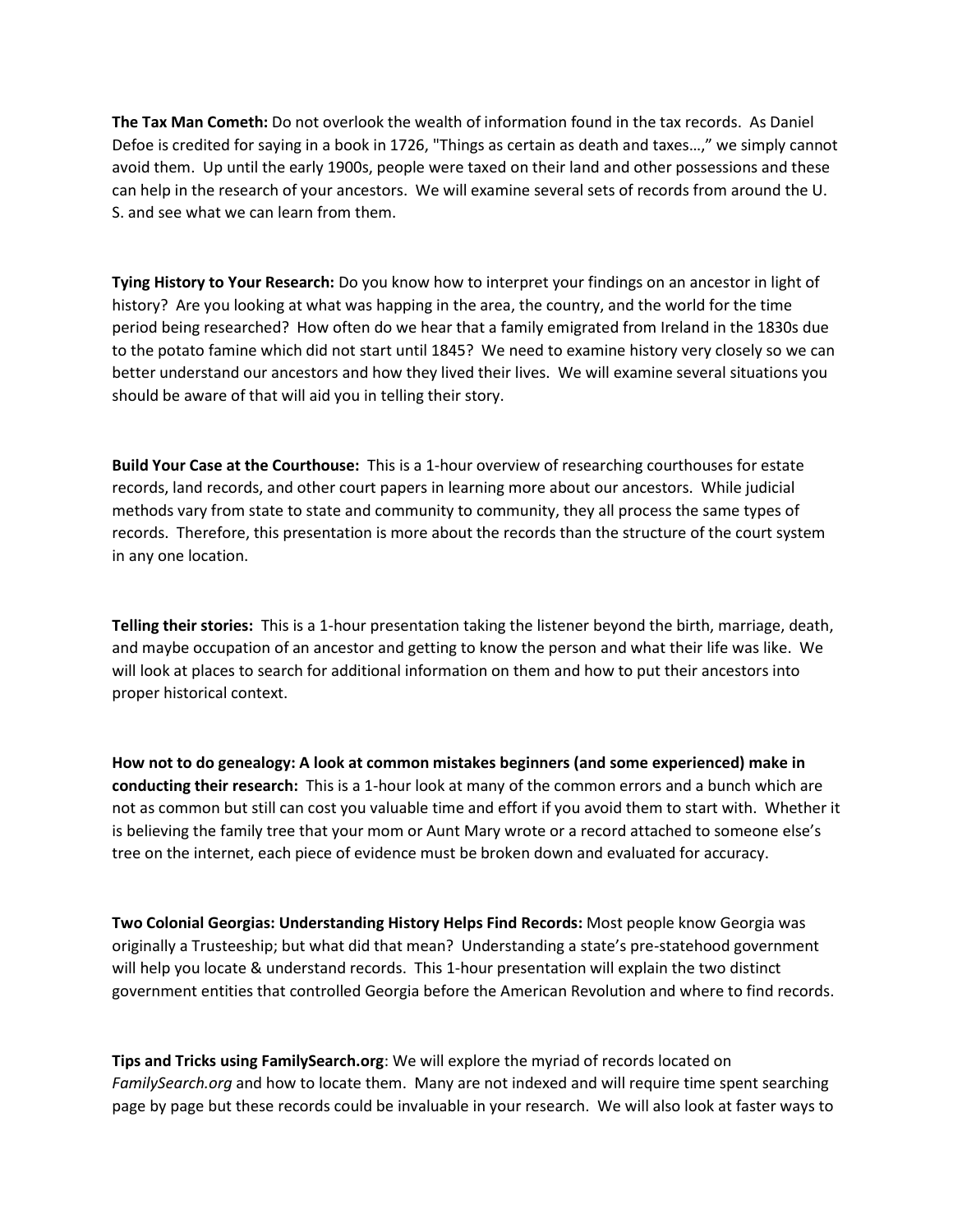find the specific recordset you are looking for. This presentation is available in both a short 10-minute version for many lineage societies as well as a standard 1-hour presentation.

**Solving a Brick Wall with DNA – A Case Study:** How I used both Mitochondrial and Autosomal DNA to prove a great grandmother's maternal line. When no paper trail gives answers, sometimes we can turn to DNA to provide the proof of the relationship and then introduce new documentary evidence to draw a valid conclusion. In this case, my father's maternal grandmother's parents were a complete mystery but I was able to conclude who her mother and grandparents were using DNA and documented evidence. Since her mother was not married and no evidence at this time, her father remains a mystery. For now.

**Not another Organization Presentation:** There are as many methods as there are people using them, some are complicated and involve colored folders, labels, etc. Some use Ahnentafel numbering (and others) methods and some are quite complicated. I take a rather simplistic route that I think will work for anyone. This method works for both electronic and paper filing.

**How Civil War Pension Packets Told a Different Story – A Case Study:** A Case study of the life of Edmund T. Manning, A Company,  $16<sup>th</sup>$  Iowa Infantry. We will explore the Civil War Pension application process for both the soldier and the wife and how together they can tell the real story your ancestors chose to ignore.

**This That and The Other: Researching beyond the standard documents:** While many may not have heard about using Voter Lists, have you used the Oaths of Allegiance that the former Confederates were required to take? We will take a quick tour of some less used places to research such as the Southern Claims Commission; company ledgers and tax records; election records, and loose papers (letters, notes, internal documents) found in special collections, and other obscure resources.

**Probing Probate Records for more than just a will:** This presentation will explain why you may not find an estate, why you should not stop at just the will, and the importance of looking at every available scrap of paper in the estate packets. Most people do not realize that sometimes the best estates are Intestate ones where a will does not exist or the will is tossed out by the court. These additional records may reveal the daughter's husbands, grandchildren, and extended family members.

**Reaping a Harvest with Land Records:** I have met people who have done genealogy research for over 20 years and never once looked at land records. There is often quite a lot of useful information in these records that go overlooked. Everything from family members, family dynamics, occupations, and wealth. I have found legal separations, gifts of land to children and grandchildren, membership in